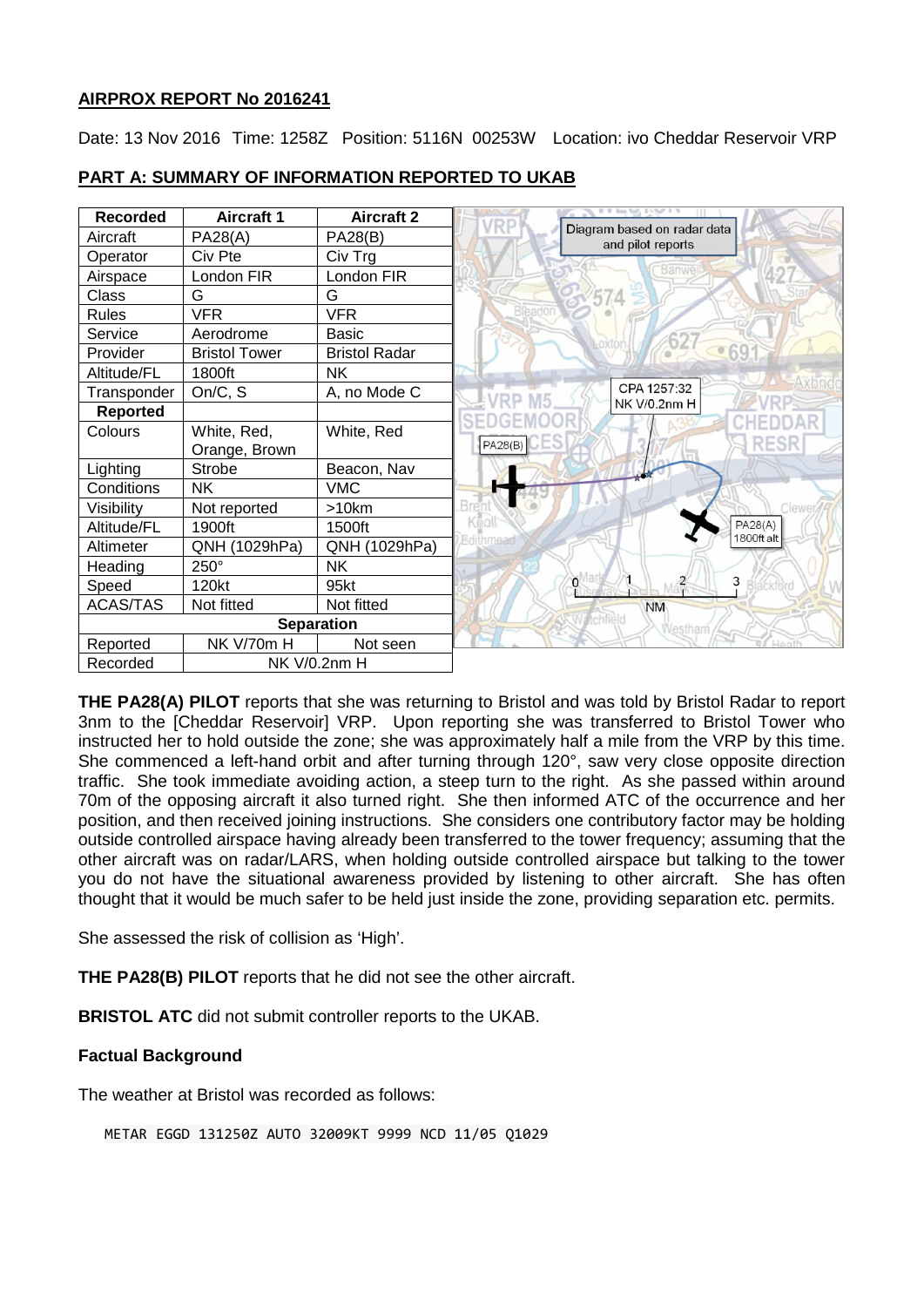#### **Analysis and Investigation**

## **CAA ATSI**

ATSI had access to reports from the pilots of both PA28s, the area radar recordings and R/T from both Bristol Tower and Bristol Radar. At the time this report was prepared, no report had been received from Bristol ATC. Screenshots in the report are taken from the area radar recording. All times UTC.

An Airprox was reported in Class G airspace, between two PA28s. The PA28(A) had been on a local VFR flight and was returning to Bristol. At the time of the Airprox the pilot was receiving an Aerodrome Control Service from Bristol Tower. The PA28(B) was also on a local VFR flight, and at the time of the Airprox was in receipt of a Basic Service from Bristol Radar.

The PA28(A) had been on a VFR flight to the south-west of Bristol and, at 1249:55, reported to Bristol Radar that they were approaching Bridgewater, routing to the Cheddar VRP for rejoin. The Bristol radar controller instructed the pilot to remain outside controlled airspace and to report with 3nm to run to the VRP, which was acknowledged by the pilot. At 1256:00, the PA28(A) pilot reported 3nm to run to Cheddar, was passed Traffic Information on gliding activity, and instructed to contact Bristol Tower (Figure 1).



Figure 1 – 1256:00 Figure 2 – 1256:14

The PA28(A) pilot reported on the Bristol Tower frequency at 1256:14 with 2 miles to run to the VRP and was instructed to hold at the Cheddar VRP (Figure 2). The PA28(B), which had, up until this point, been manoeuvring on the coastline over 5nm to the west of the PA28(A), was observed to be maintaining an easterly track towards the area of the Cheddar VRP. At 1257:17 the PA28(A) was observed to be established in a left-hand orbit in the vicinity of the VRP, with PA28(B) still maintaining an easterly track (Figure 3). CPA took place at 1257:32 with the aircraft separated by 0.2nm laterally (Figure 4). It was not possible to determine vertical separation from the radar replay, and it was not reported by the pilot of the PA28(A)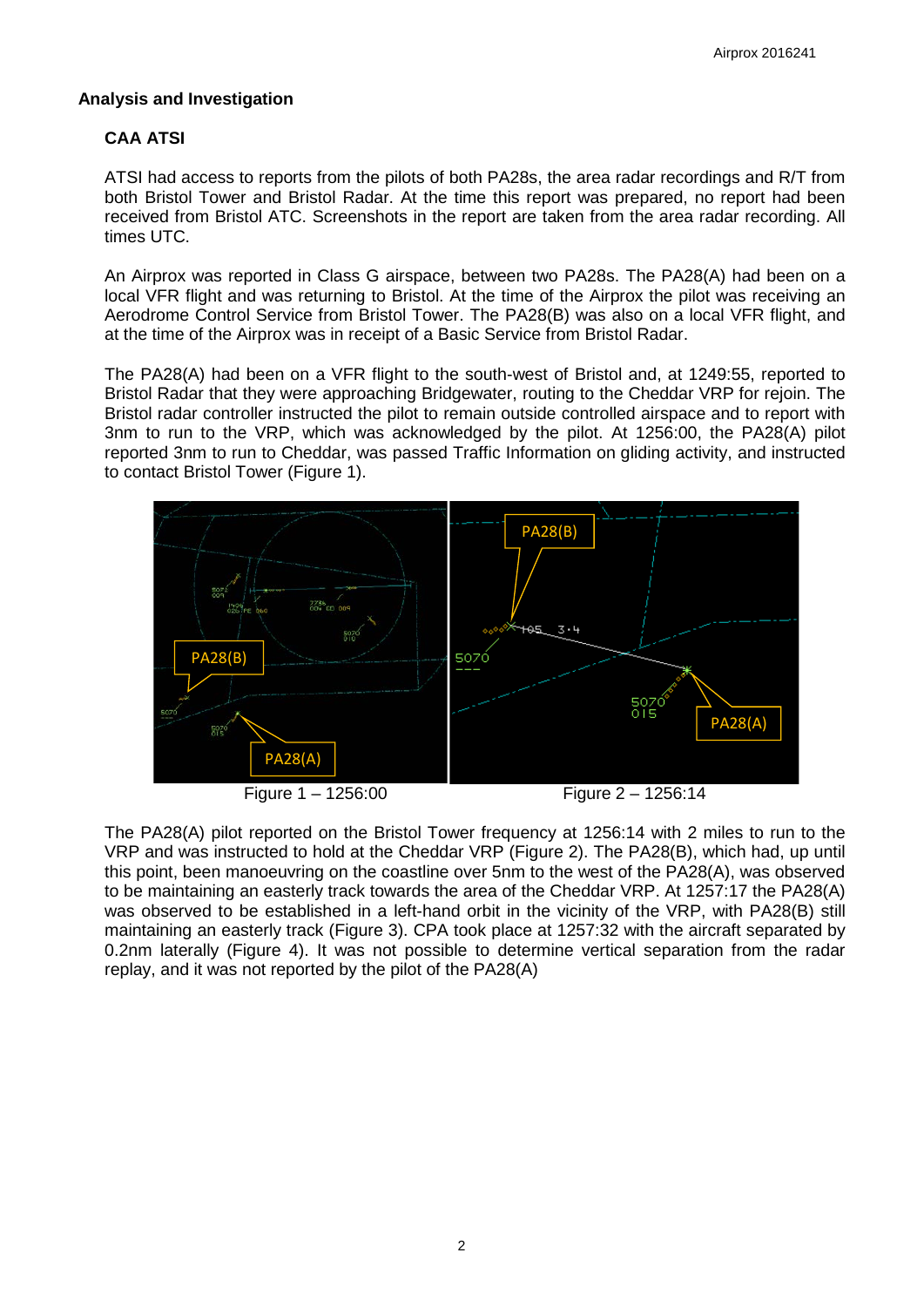

At 1257:58 the PA28(A) pilot reported to the tower controller that they were now routing to Burnham and that they had just had an Airprox with the PA28(B) (identified by the PA28(A) pilot by the callsign of the PA28(B)). The PA28(B) pilot made no calls to, and was not called by, Bristol Radar during this whole period. The aircraft overflew the Cheddar VRP, and continued eastbound.

The Airprox took place in Class G airspace with the aircraft involved on separate frequencies with the same Air Traffic Control Unit. At the time that both aircraft were in close proximity, the Tower and Radar controllers were engaged in a telephone conversation about a departure. When the PA28(A) pilot reported the Airprox, and identified the PA28(B), the controller mentioned that they hadn't known where the PA28(B) was. The PA28(B) had not been identified by the controller and was not issued with a unique transponder code. Under a Basic Service there is no requirement to continuously monitor either the PA28(A) or PA28(B). The PA28(B) pilot reported that they did not see the PA28(A).

CAP774 UK Flight Information Services states:

*Basic Service relies on the pilot avoiding other traffic, unaided by controllers/ FISOs. It is essential that a pilot receiving this ATS remains alert to the fact that, unlike a Traffic Service and a Deconfliction Service, the provider of a Basic Service is not required to monitor the flight.*

## **UKAB Secretariat**

The PA28(A) and PA28(B) pilots shared an equal responsibility for collision avoidance and not to operate in such proximity to other aircraft as to create a collision hazard<sup>[1](#page-2-0)</sup>. If the incident geometry is considered as head-on or nearly so then both pilots were required to turn to the right<sup>[2](#page-2-1)</sup>.

## **Summary**

An Airprox was reported when two PA28s flew into proximity at 1258 on Sunday 13<sup>th</sup> November 2016. Both pilots were operating under VFR in VMC, the PA28(A) pilot in receipt of an Aerodrome Control Service from Bristol Tower and the PA28(B) pilot in receipt of a Basic Service from Bristol Radar.

## **PART B: SUMMARY OF THE BOARD'S DISCUSSIONS**

Information available consisted of reports from the pilots of both aircraft, radar photographs/video recordings and a report from the appropriate ATC authority.

l

<span id="page-2-0"></span><sup>1</sup> SERA.3205 Proximity.

<span id="page-2-1"></span><sup>2</sup> SERA.3210 Right-of-way (c)(1) Approaching head-on.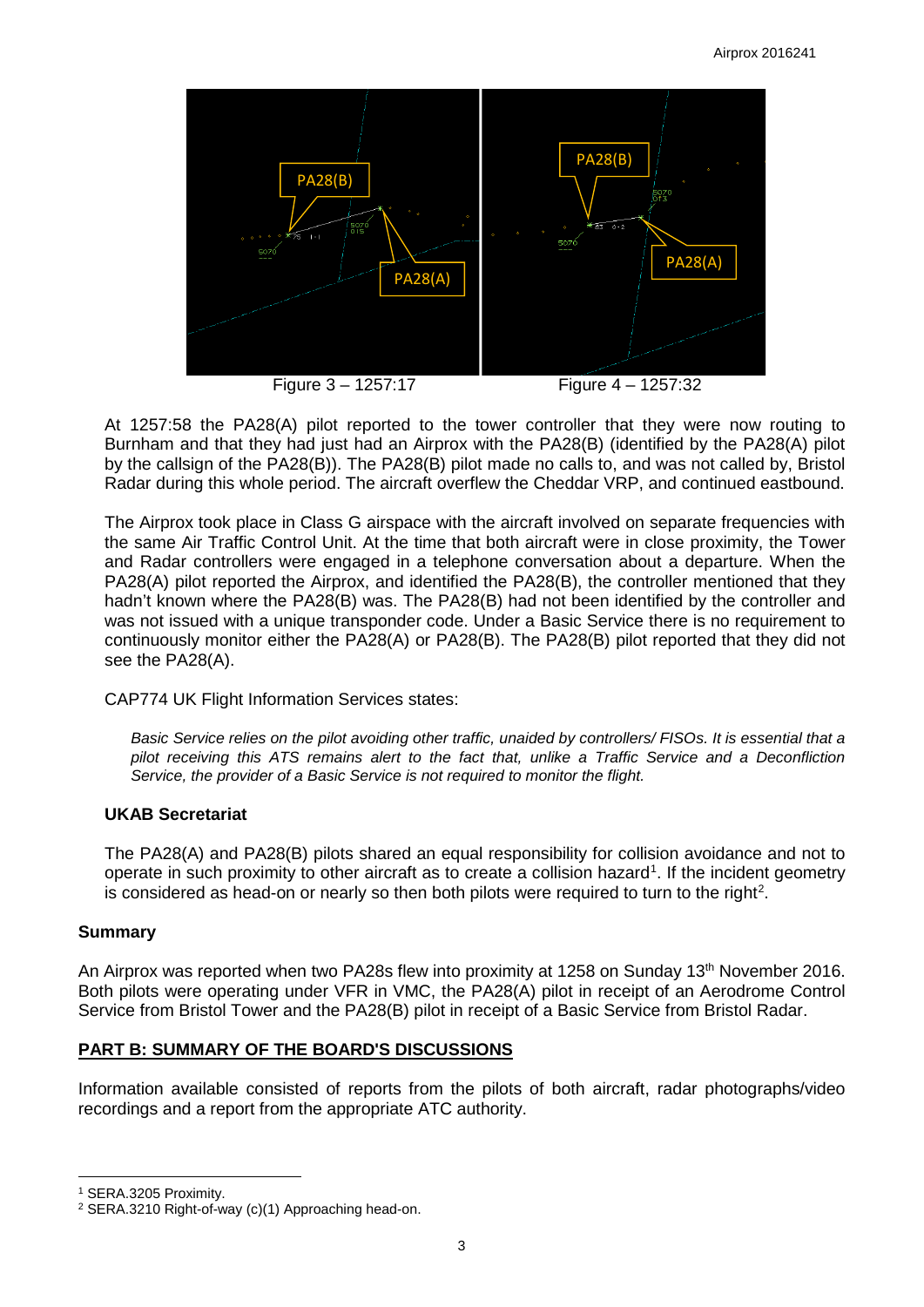The Board began their discussions by looking at the information provided to the PA28s by Bristol ATC. Controller members commented that although the aircraft were under Basic and Aerodrome Services, the radar controller knew about both and should have been generically aware that the aircraft were at a similar level and location. Notwithstanding the fact that the controller was not required to do so under the terms of a Basic Service, the fact that both aircraft were routing towards the same VRP meant that they felt that it would have been prudent to pass at least generic Traffic Information to each pilot. Some pilot members opined that, given the proximity of Bristol airport and the VRPs, a Traffic Service may have been a more prudent service for both PA28 pilots to have requested. Picking up on the point about provision of information under a Basic Service, some members commented on the potential misunderstanding as to the level of service that is afforded by ATC. They acknowledged that an ATCO has a duty of care when providing any service, indeed they welcomed the additional information when the circumstances require it, but they opined that sometimes too much information results in some pilots believing they are receiving a higher level of service than a Basic Service actually gives. The Board discussed this at some length, and debated the pros and cons of providing information to pilots on a Basic Service under a duty of care. ATC members pointed out that it was not clear cut, and that different controllers provide different criteria to fulfil their duty of care, which CAP774 Section 1.3 states as:

*Nothing in this CAP prevents controllers from using their own discretion, initiative and professional judgement in response to unusual circumstances, which may not be covered by the procedures herein. In dealing with any such situations, controllers/FISO shall take account of the duty of care requirements at Appendix A. The nature of the ATS task in providing the UK FIS means that it is not possible to be totally prescriptive about all actions to be taken, particularly with regard to unknown traffic and the passing of advice and warnings on high risk conflictions to pilots who have requested Basic Service and Traffic Service. Consequently, there is a need for controllers/ FISOs to remain free to use their professional judgement to determine the best course of action for them to take for any specific situation.*

The Board then questioned the Bristol procedure for transferring control of aircraft from Radar to Tower whilst the aircraft was outside the CTR; controller members wondered whether this may be a legacy procedure prior to the increase in traffic at Bristol. Furthermore, turning to the actions of the Tower controller, the Board agreed that instructing an aircraft to hold at a VRP was not a wise choice due to the likelihood of other aircraft being in the vicinity, and especially since this does not comply with current guidelines that are available in AIC Y 006/201[3](#page-3-0)<sup>3</sup>, which state that:

*Controllers should avoid directing VFR traffic to route overhead a VRP or VRPs unless the position of traffic making an instrument approach or departure specifically demands it.*

The Board then considered the cause and risk of the Airprox. Members quickly agreed that the PA28(A) pilot had seen the PA28(B) late, and that the PA28(B) pilot had not seen the PA28(A) at all. The Board felt that two factors had contributed to the incident; the Bristol Tower controller instructed the PA28(A) pilot to hold at the VRP, and a lack of coordination between the Radar and Tower controllers wherein the Tower controller could have alerted the Radar controller to the presence of the orbiting PA28(A). Turning to the risk, members agreed that the PA28(A) pilot's manoeuvre was an emergency avoiding action where safety had been much reduced below the norm; accordingly, the Board assessed the risk as Category B.

Finally, the Board were disappointed that although the PA28(A) pilot reported an Airprox on frequency, Bristol ATC did not themselves initially compile a report on the incident. The NATS advisor informed the Board that this had been because Bristol had incorrectly assumed that because the event occurred outside their controlled airspace they were not required to submit a report. After prompting, they did compile a report, but there had been an inconsistency within the factual information generated by Bristol ATC who had incorrectly interpreted the radar replay information. Notwithstanding, the Board were heartened to hear that Bristol were reviewing their relevant local reporting procedures and had also been re-briefed on the correct interpretation of radar replay data.

l

<span id="page-3-0"></span><sup>3</sup> AIC Yellow – [Operational Matters](http://www.nats-uk.ead-it.com/public/index.php%3Foption=com_content&task=blogcategory&id=160&Itemid=57.html)